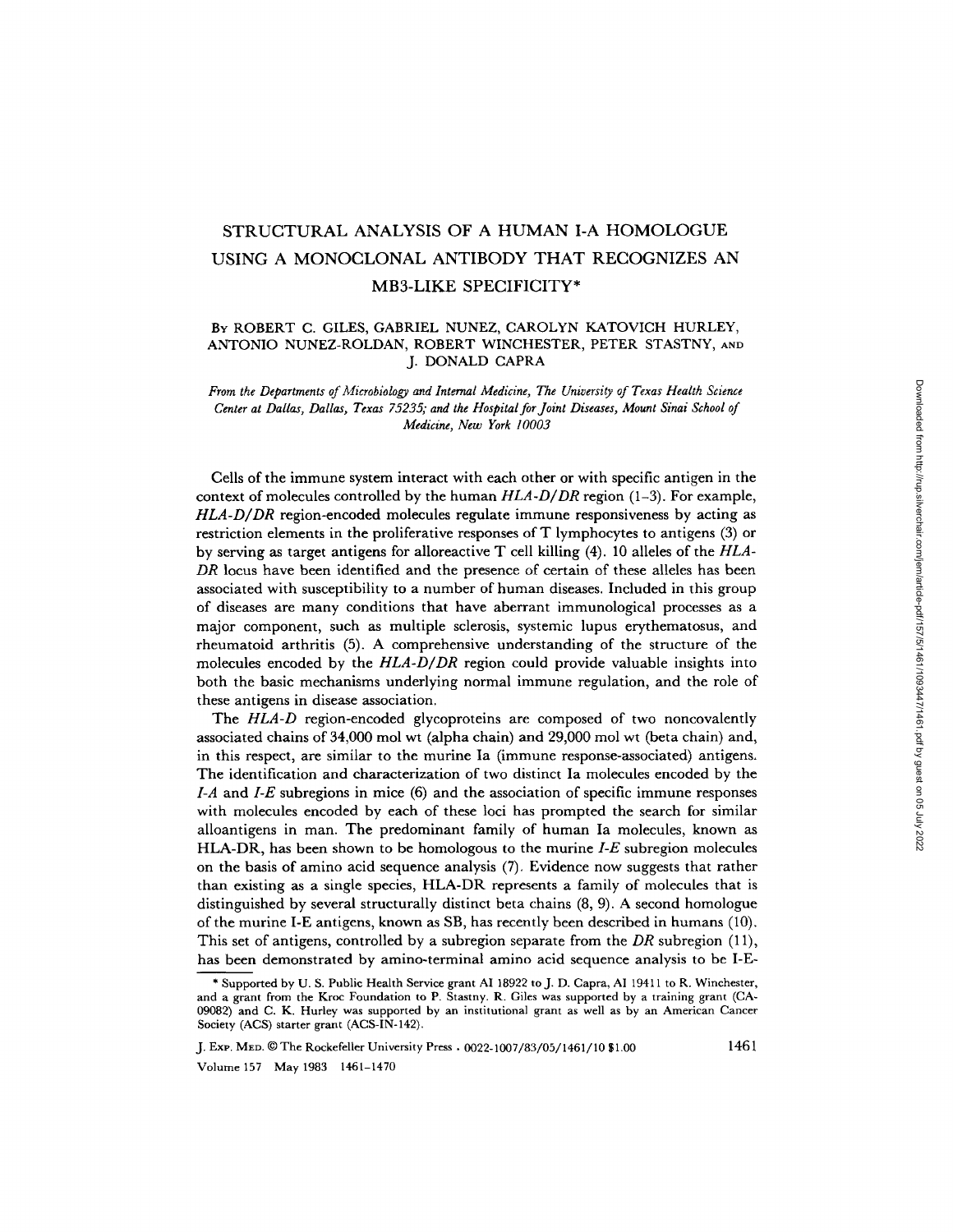like but, nevertheless, distinct from HLA-DR (12). In addition to these I-E-related molecules, a human equivalent of the murine I-A molecule has recently been described and designated HLA-DS for "second  $D$  region locus" (13).

The already complex HLA-DR alloantigen system has been complicated further by the description of at least four additional HLA-linked series of B cell alloantigens, MB, MT, Te, and DC (14-17). These specificities were invoked to explain reactivity patterns of some alloantisera that did not correlate with known *HLA-DR* alleles but instead included two or more of the *HLA-DR* alleles. It is not clear if these "supertypic specificities" represent shared (public) determinants on the associated HLA-DR molecules (18) or if they represent specificities present on molecules distinct from DR (17). Recent evidence indicates that at least one of the supertypic specificities, DC1, may be present on the HLA-DS family of molecules. By amino acid sequence analysis, the alpha chain of the molecule carrying this specificity is homologous to the alpha chain of the HLA-DS molecule (19).

The present study describes the use of monoclonal antibody IVD12 for the isolation and partial structural characterization of a molecule present primarily on human B cells having DR4 or DR5 phenotypes. This molecule was purified from a DR4/4 cell line by adsorption on IVD12 and was shown by amino-terminal amino acid sequence analysis to be distinct from the HLA-DR molecules isolated from the same cell line. Furthermore, the IVD12-reactive molecule was found to be homologous to the murine I-A and human HLA-DS molecules. The pattern of binding obtained by indirect fluorescent staining and direct cellular binding with IVD12 is strikingly similar to that pattern obtained using alloantisera against the MB3 specificity (20). These findings suggest that the IVD12-reactive molecules not only represent a human I-A equivalent but also bear the MB3 specificity.

#### Materials and Methods

*Monoclonal Antibodies.* Monoclonal antibody IVD12 was the result of a fusion between spleen cells from mice immunized with the human B cell line PRIESS  $(21)$  (DR4/4) and the mouse hybridoma line SP2/0-Ag-14 (22). 8-10-wk-old BALB/c mice were immunized intraperitoneally with  $10<sup>7</sup>$  intact cells once a week for 3 wk. 33 d after the last injection, the mice were given  $10<sup>7</sup>$  cells intravenously, and the fusion was performed 3 d later as described by Kennett et al. (23). The antibody IVD12 is a  $\gamma$ l<sub>K</sub>, as determined by Ouchterlony analysis. The monoclonal antibodies L203, L227, IIIE3, and I-LR1 have been described (9, 12, 24).

Immunoglobulins used for affinity columns were isolated from ascites using ammonium sulfate at 50% saturation. After dialysis, preparations were coupled to Sepharose 4B (Pharmacia Fine Chemicals, Piscataway, NJ) (25). Spent culture media containing the antibodies were concentrated 5-10 times and used directly for immunoprecipitations.

*Normal B Cell Panel.* Peripheral blood B cells from 75 unrelated members of the tissue-typing laboratory reference panel were screened by indirect immunofluorescence (26) for the presence of IVD12-reactive cell surface antigens. Reactivity with IVD12 or the control monoclonal antibodies was determined by counting positive cells using epifluorescence optics. The HLA-DR phenotype of the cells used in the B cell panel had been previously determined by microcytotoxicity using typing reagents from the Eighth International Histocompatibility Workshop, as well as local alloantisera. Likewise, B cells from three informative families were examined by fluorescence for their ability to bind IVD12.

*B Lymphoblastoid Cell Lines.* HLA-DR homozygous cell lines were used in the cellular binding assays. The ability of IVD12 to bind the cell lines was examined using the method of Williams (27). Briefly, individual wells of polyvinyl microtiter plates were coated with glutaraldehydefixed human B cell lines at a concentration of  $5 \times 10^5$  cells per well. 50  $\mu$ l of culture supernatant containing IVD12 or a 1:100 dilution of ascites containing IVD12 was added to each well.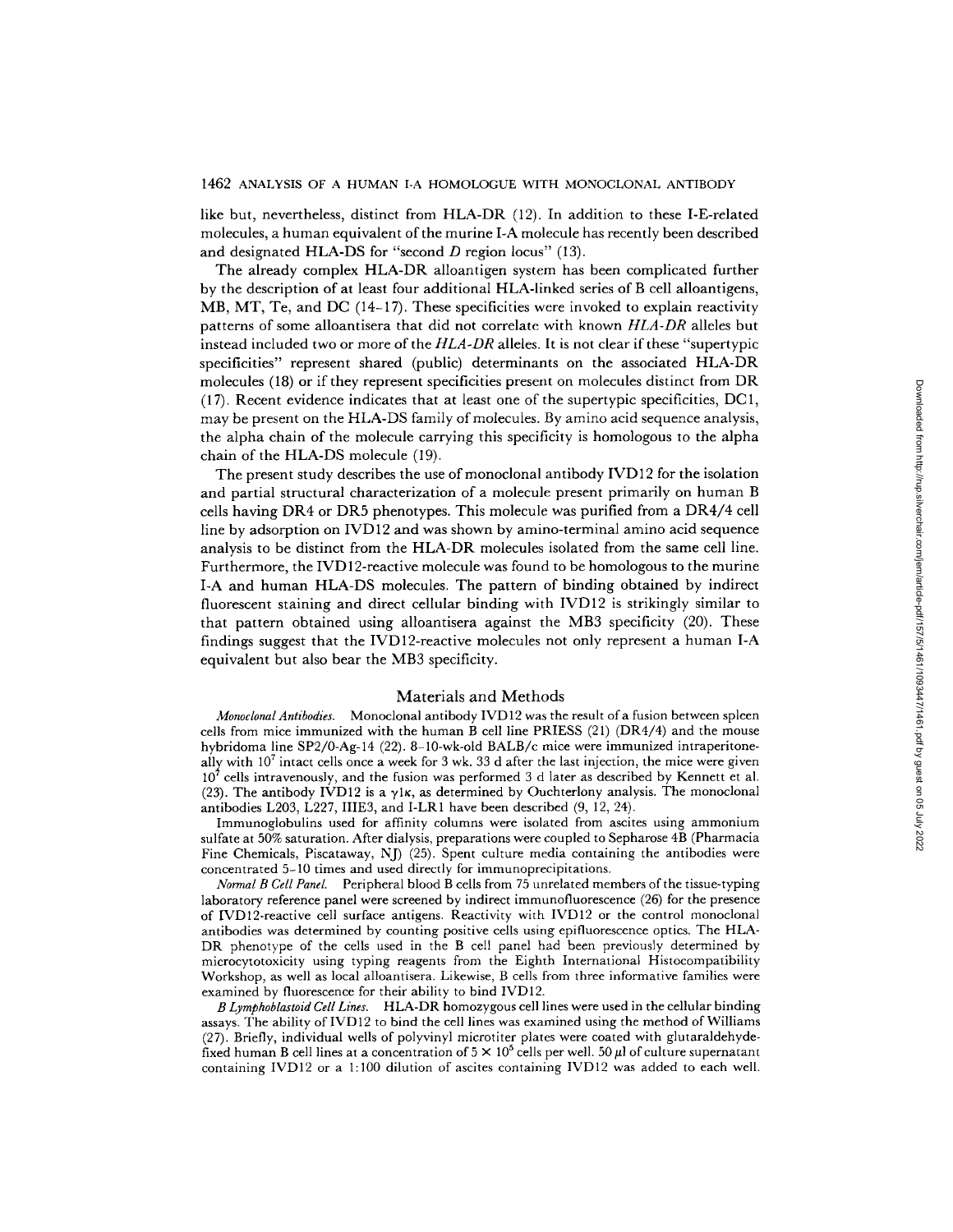GILES ET AL. 1463

After a 1-h incubation, the microtiter plates were washed and  $1-1.5 \times 10^4$  cpm of <sup>125</sup>Iradiolabeled affinity-purified rabbit anti-mouse immunoglobulin (Cappel Laboratories, Cochranville, PA) was added to each well. After a 3-h incubation, the plates were washed and the radioactivity in each well was measured. Alternatively, cellular binding was measured by indirect immunofluorescence. The cell line PRIESS was used for isolation and purification of IVD12-reactive molecules for structural analysis.

*Isolation of Radiolabeled Antigens.* PRIESS cells were radiolabeled in culture with [<sup>3</sup>H]amino acids, lysed with 0.5% Nonidet P-40  $(NP-40)^1$ , and passed over a lentil-lectin-coupled Sepharose column to isolate a glycoprotein pool as previously described (9). Glycoprotein pools isolated from  $1-3 \times 10^8$  PRIESS cells were first depleted of DR antigens by two passages over a 10-ml anti-DR affinity column containing three anti-DR monoclonal antibodies, L203, L227, and IIIE3 (9). In one experiment, the DR-depleted glycoprotein pool was chromatographed on a 6 ml anti-SB affinity column containing the monoclonal antibody I-LR1 (12). The DR-SBdepleted glycoprotein pool was then chromatographed on a 10-ml IVD12 immunoadsorbent, and the adherent antigens were eluted with 1.5 M ammonium thiocyanate in Tris-buffered saline (TBS) (0.01 M Tris, 0.15 M NaC1, pH 7.5). HLA-DR antigens were isolated by passage over a IIIE3 antibody affinity column. Pools of eluted antigens were dialyzed against TBS and the antigens were recovered by precipitation with ten volumes of cold acetone.

For some experiments, radiolabeled antigens were isolated by immunoprecipitation. In these experiments, radiolabeled immunoglobulin was removed by preclearing the glycoprotein pool with protein A-bearing *Staphylococcus aureus* cells (Pansorbin, Calbiochem, San Diego, CA) (28), which had been extensively prewashed with TBS containing 0.25% NP40 and 0.1% SDS. The immunoglobulin-depleted pool was then incubated with monoclonal antibody IVD12 for 15 min at 37°C and overnight at 4°C. Rabbit anti-mouse immunoglobulin was then added and the same incubation protocol was followed. The complexes were removed by centrifugation, then washed with TBS containing 0.25% NP-40 followed by TBS without NP-40.

*SDS-Polyac~ylamide Gel Electrophoresis.* IVD12- and IIIE3-reactive radiolabeled antigens purified by either affinity chromatography or immunoprecipitation were electrophoresed under reducing conditions on 12.5% SDS-polyacrylamide tube gels (29). The gels were fractionated into  $0.05\%$  SDS in water, and  $50-\mu l$  aliquots of each sample were counted to determine the positions of the alpha and beta polypeptides. Appropriate fractions were pooled and dialyzed against distilled water before amino acid sequence analysis.

*Amino Acid Sequence Determination.* Isolated alpha and beta chains labeled with a single  $\int^3 H$ ]amino acid were sequenced on a Beckman 890C sequencer (Beckman Instruments, Fullerton, CA) as previously described (9). Butyl chloride fractions were evaporated using a stream of  $N_2$ , scintillation fluid was added to each fraction, and the radioactivity in each fraction was determined using a liquid scintillation counter.

## Results

*Monoclonal Antibody IVD12 is Directed against a Specificity Encoded by a Gene Closely Linked to HLA-DR4 and HLA-DR5 Loci.* The allospecificity of antibody IVD12 was determined by testing against a panel of B cells from 75 normal unrelated donors (Table I). Antibody IVD 12 reacted with the ceils of all 20 DR4-positive individuals and with 14 of 16 DR5-positive donors, giving a correlation of 0.81 with these two antigens. IVD12 was also found to react with B cells from three other individuals other than these positive DR4 and DR5 donors. Two of these individuals were typed as DRw6 and the third was typed as DRw9. Additional information regarding the specificity of antibody IVD12 was obtained when IVD12 was used in cellular binding assays with 19 human lymphoblastoid cell lines homozygous for HLA-DR (Table II). IVDI2 reacted with all four of the cell lines that were DR4-positive and two of three lines that were DR5-positive. All other cell lines were negative. This reactivity pattern

<sup>&</sup>lt;sup>1</sup> Abbreviations used in this paper: NP-40, Nonidet P-40; SDS, sodium dodecyl sulfate; TBS, Tris-buffered saline.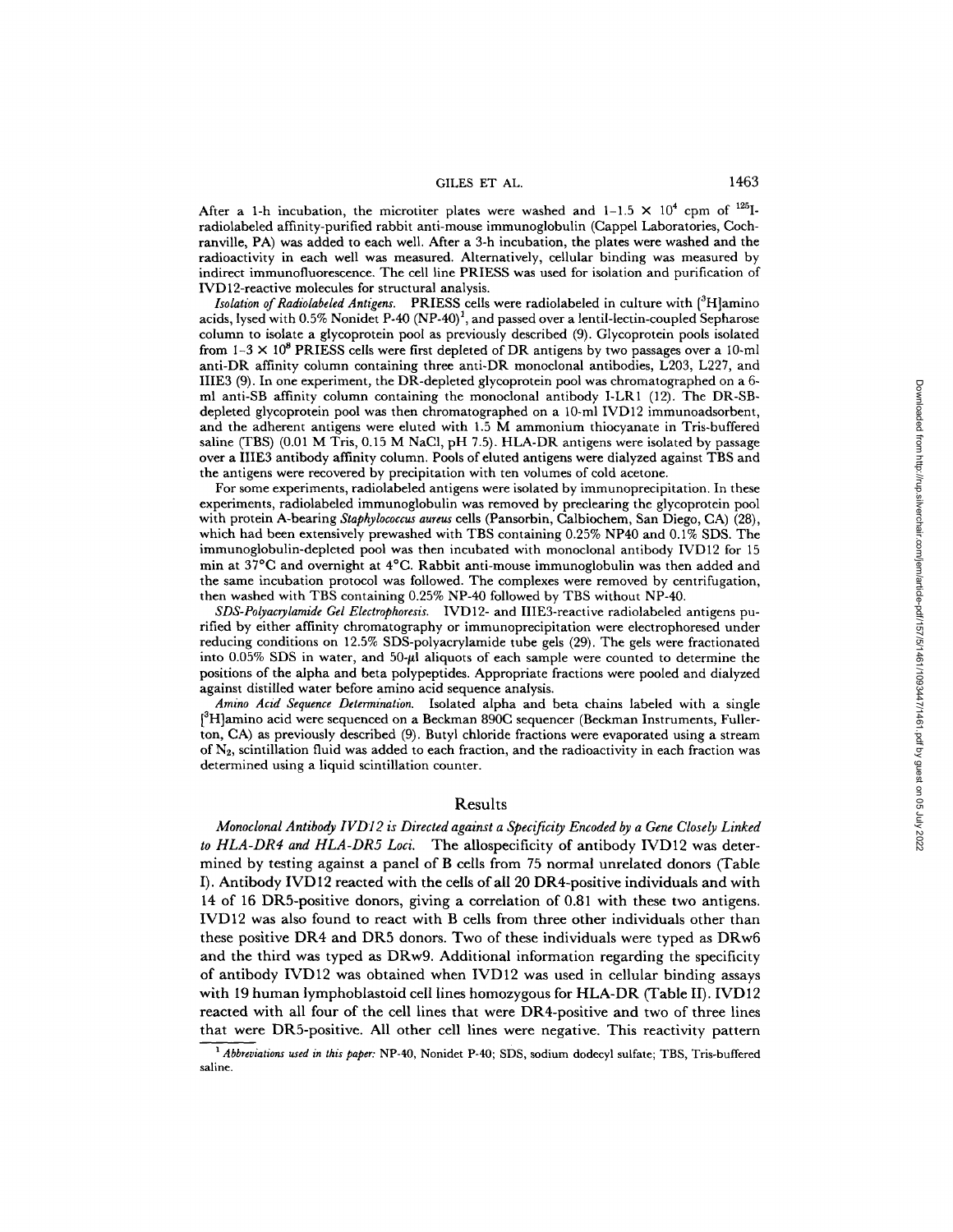| <br>۹ |  |
|-------|--|
|-------|--|

*Correlation Between IVD12 Reactivity and HLA-DR Phenotype on B Cells from a Panel of 75 Unrelated Donors* 

| HLA-DR pheno-     | IVD12 reactivity/presence of DR phenotype |       |                |       |          |         |  |  |  |  |  |  |  |
|-------------------|-------------------------------------------|-------|----------------|-------|----------|---------|--|--|--|--|--|--|--|
| type              | $+/+$                                     | $+/-$ | $-$ /+         | — / — | $\chi^2$ | T       |  |  |  |  |  |  |  |
| DR1               | 3                                         | 32    | 7              | 33    | 0.63     | $-0.09$ |  |  |  |  |  |  |  |
| DR <sub>2</sub>   | 9                                         | 26    | 16             | 24    | 1.13     | $-0.12$ |  |  |  |  |  |  |  |
| DR <sub>3</sub>   | 6                                         | 29    | 8              | 21    | 0.00     | 0.00    |  |  |  |  |  |  |  |
| DR <sub>4</sub>   | 20                                        | 15    | 0              | 40    | 28.32    | 0.61    |  |  |  |  |  |  |  |
| DR <sub>5</sub>   | 14                                        | 21    | $\overline{2}$ | 38    | 11.62    | 0.39    |  |  |  |  |  |  |  |
| DR <sub>w</sub> 6 | 5                                         | 30    | 9              | 31    | 0.38     | $-0.07$ |  |  |  |  |  |  |  |
| DR7               |                                           | 34    | 16             | 24    | 12.65    | $-0.41$ |  |  |  |  |  |  |  |
| DRw8              | 2                                         | 18    | 3              | 22    | 0.07     | $-0.03$ |  |  |  |  |  |  |  |
| DR <sub>w</sub> 9 |                                           | 19    | 3              | 22    | 0.08     | $-0.04$ |  |  |  |  |  |  |  |
| DRw10             | 0                                         | 20    | $\overline{2}$ | 23    | 0.32     | $-0.08$ |  |  |  |  |  |  |  |
| $DR4 + DR5$       | 31                                        | 4     | $\overline{2}$ | 38    | 49.57    | 0.81    |  |  |  |  |  |  |  |

 $x^2$  with Yates' correction; r values were obtained using the formula r =  $\sqrt{\chi^2/n}$  and positive or negative correlation by the formula ad = bc.

| ARL |  |
|-----|--|
|-----|--|

| Reactivity of IVD12 with Human B Lymphoblastoid Cell Lines Homozygous |  |
|-----------------------------------------------------------------------|--|
| for HLA-DR                                                            |  |

| DR genotype | Cell lines                         | IVD12 reac-<br>tivity |
|-------------|------------------------------------|-----------------------|
| 1/1         | 3104, 3099, HOM2                   |                       |
| 2/2         | 3161, 3107, KCAR                   |                       |
| 3/3         | Mat <sub>3</sub> , Ha <sub>1</sub> |                       |
| 4/4         | 3103, 3164, WALK, PRIESS           | ┿                     |
| 5/5         | Sweig, 3105                        | ┿                     |
|             | 3106                               |                       |
| w6/w6       | Daudi,* Eld2                       |                       |
| 7/7         | 3163, New 7                        |                       |

\* The Daudi cell line may be DRw6/-.

obtained with IVD12 indicates that this monoclonal antibody is directed against an antigen encoded by a gene closely linked to the genes encoding DR4 and DR5.

*Monoclonal Antibody IVD12 Reactivity Segregates with HLA Haplotypes Positive for DR4 or DR5.* Segregation of the IV12-reactive determinant with DR4 and DR5 was observed in three families, as shown in Table III. The mother of one of the families was positive for DR5 but negative for IVD12 reactivity. All other DR4 or DR5 individuals were positive with IVD12. These data substantiate the segregation of IVD12 reactivity with DR4 and/or DR5.

*Monoclonal Antibody IVD12 Recognizes an Ia-like Molecule Distinct from HLA-DR.* After passage over an anti-DR and an anti-SB affinity column, the reactive antigens from a  $[{}^3H]$ leucine-labeled PRIESS (DR4/4) glycoprotein pool were isolated using a column containing IVD12. These IVD12-purified antigens were shown to be a bimolecular complex that migrated under reducing conditions in a molecular weight range similar to that of Ia antigens (i.e.,  $\sim 34,000$  for the alpha chain and 29,000 for the beta chain) on a 12.5% polyacrylamide gel (Fig. 1). Since these IVD12-reactive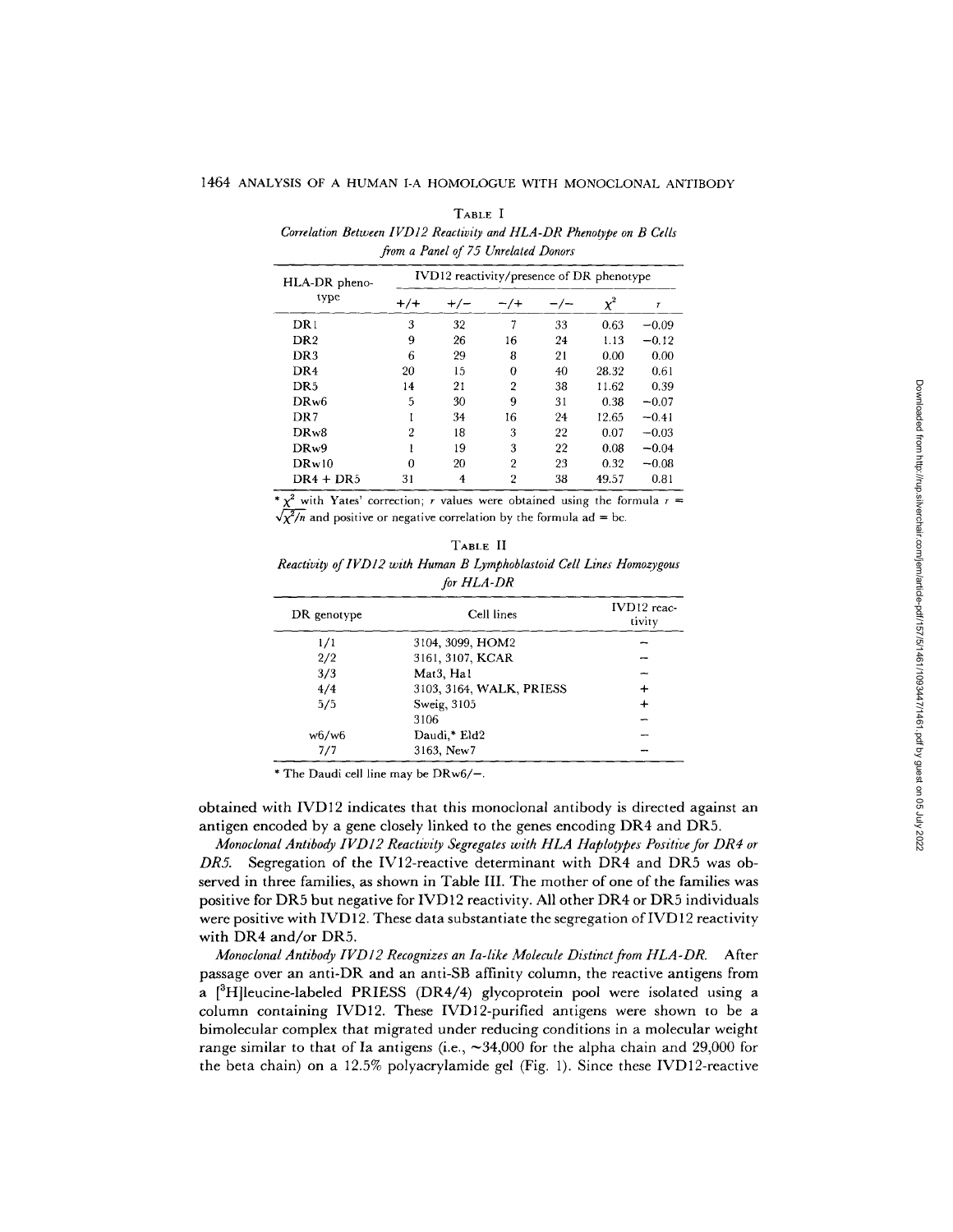| Fam-<br>ily |                   |                                              |                                                              | Children                         |              |             |            |  |  |  |
|-------------|-------------------|----------------------------------------------|--------------------------------------------------------------|----------------------------------|--------------|-------------|------------|--|--|--|
|             |                   | Father                                       | Mother                                                       |                                  | 2            | 3           | 4          |  |  |  |
| Gom         | a                 | Aw24, Bw44, Cw5, DR2<br>Aw31, Bw38, Cw-, DR4 | c Aw24, Bw35, Cw4, DR5<br>A3, Bw57, Cw-, DR7                 | lSe<br>lp/cl                     | An<br>a/d    | lLu<br> b/c | No<br>a/d  |  |  |  |
| Erw         | $\mathbf{a}$<br>b | A2. B8. Cw-, DR3<br>A1, Bw57, Cw-, DR7       | c Al, Bw57, Cw-, $\overline{DRw6}$<br>$d$ A2, Bw62, Cw3, DR4 | Ro<br> a∕d                       | .Je<br>a/c   |             |            |  |  |  |
| Nia         | ь                 | *a Al. B8, Cw-, DR3<br>Aw23, Bw49, Cw-, DR4  | c $A29, B7, Cw, DRw10$ .<br>d Aw32, Bw51, Cw-, DR5           | $ \mathbf{M}\mathbf{e} $<br>lb/d | Marl<br>lb/d | Si<br>lb/с  | Mah<br>a/c |  |  |  |

TABLE III *Segregation of lVD12 Reactivity with HLA Haplotypes in Three Informative Families* 

Boxes indicate reactivity with IVD 12 by immunofluorescence.

\* Not tested for IVD12 reactivity.



FIG. 1. SDS-polyacrylamide gel electrophoresis under reducing conditions of IVD12-reactive antigens isolated from the cell line PRIESS. Migration was from left to right. Arrows indicate the positions of immunoglobulin heavy and light chain markers.

molecules were not substantially removed from a glycoprotein pool with a series of antibodies known to be directed to HLA-DR or HLA-SB specificities, the data suggest that the Ia molecules reactive with IVD12 are separate and distinct from HLA-DR or HLA-SB molecules.

*Monoclonal Antibody IVD12-reactive Alpha and Beta Chains Are Homologous to Murine I-A and Human HLA-DS by Amino Acid Sequence Analysis.* PRIESS cells were radiolabeled with  $[3H]$ isoleucine,  $[3H]$ leucine,  $[3H]$ phenylalanine,  $[3H]$ tyrosine, and  $[3H]$ valine, independently. Alpha and beta chains were isolated from the IVD12-reactive preparations and their amino-terminal amino acid sequences were determined. These sequences were compared with sequences from murine I-E (30), DR (12), I-A (30), and DS (13) molecules (Table IV). The DR sequence was obtained using IIIE3 reactive molecules isolated from the cell line PRIESS. Obvious differences were demonstrated when the amino acid sequences of IVD12-reactive alpha chains were compared with murine I-E alpha chains and human DR alpha chains. Using the 5 radiolabeled amino acids, 18 differences were found between DR and IVD12-reactive alpha chains within the first 29 amino acids. When the sequence obtained for DS alpha chains was compared with the IVD 12-reactive alpha chain sequence, however, no differences were observed. Only six differences were demonstrated between IVD 12 reactive and I-A alpha chains. These data indicate that alpha chains isolated from IVD12-reactive molecules are quite different from rnurine I-E and human HLA-DR alpha chains but are homologous to human HLA-DS and murine I-A alpha chains.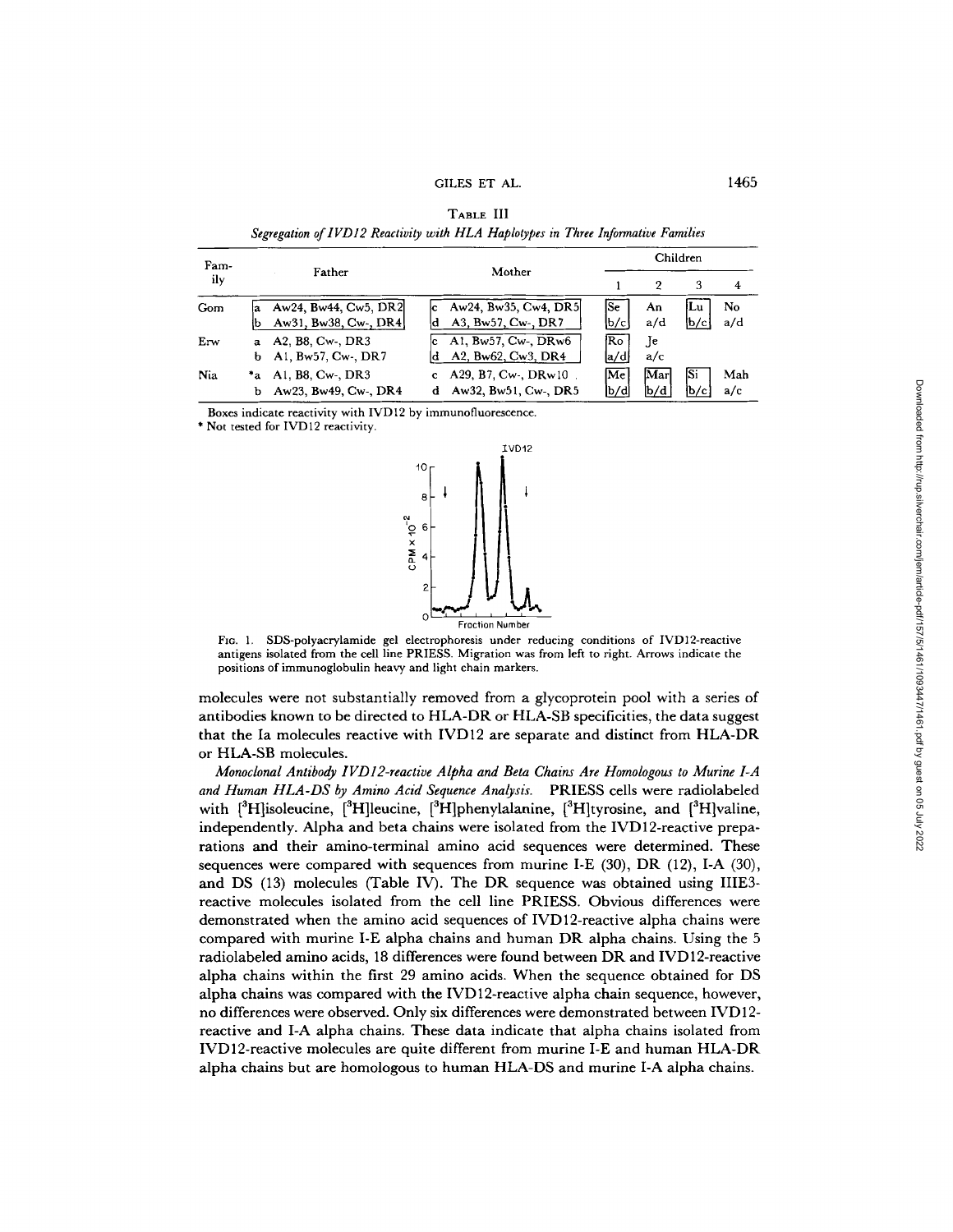**TABLE IV** 

*Amino Acid Sequence Comparison of I-E-,\* DR-,\\validating LS-,\\valid IVD12-Reactive Antigens Part A: Alpha Chains* 

| Position:      |   | 3  | 4 | 6                        |                | 8              |    | 12             | 13                 | 14                       | 15 | 16        | 19 | 22       | 24        | 25 | 26 | 29 |
|----------------|---|----|---|--------------------------|----------------|----------------|----|----------------|--------------------|--------------------------|----|-----------|----|----------|-----------|----|----|----|
| I-E            |   | -1 |   |                          |                |                |    | F              | Y                  | L                        |    |           |    | F        | F         |    | F  |    |
| DR.            |   | ٠  |   | v                        |                | I              | ۰  | F              | Y                  | L                        | ٠  |           |    | F        | F         | ٠  | F  | ٠  |
| $I-A$          |   |    |   |                          | v              | v              | Y  | ä,             | ٠                  |                          | V  | Y         | ۰  | $\bf{r}$ | $\cdot$ ¶ | Y  | ٠  |    |
| DS             |   |    | v | $\overline{\phantom{0}}$ | $\blacksquare$ | v              | Y  | ٠              | v                  | $\overline{\phantom{a}}$ | L  | Y         | Y  |          |           |    |    |    |
| IVD12-reactive |   |    | v |                          |                | v              | Y  | $\blacksquare$ | v                  | ۰                        | L  | Y         | Υ  |          |           | Y  | ۰  | F  |
|                |   |    |   | $\bullet$                |                | Part B:        |    |                | <b>Beta Chains</b> |                          |    |           |    |          |           |    |    |    |
| Position:      | 7 | 8  | 9 | 10                       |                | 14             | 16 | 17             | 18                 | 24                       | 26 | 27        | 30 | 31       | 32        |    |    |    |
| $I-E$          | F |    |   |                          | v              |                |    | F              | Y                  | v                        | F  | L         |    | F        | $\bullet$ |    |    |    |
| DR             | F |    |   |                          |                |                | ٠  | F              | $\mathbf F$        | ٠                        | ٠  | ٠         | Y  |          | Y         |    |    |    |
| $I-A$          | F | V  | Y |                          | F              | F              | Y  | F              | ٠                  |                          | Y  | ٠         | Y  | ۰        | ×         |    |    |    |
| DS             | F | V  |   |                          | F              | $\blacksquare$ | Y  | F              | $\blacksquare$     | ٠                        |    | $\bullet$ |    |          | ٠         |    |    |    |
| IVD12-reactive | F | v  | Y |                          | F              |                | Y  | F              | ٠                  | v                        | ٠  | v         | Y  |          | Y         |    |    |    |

**\*** I-E alpha and beta and I-A alpha and beta composite (30).

IIIE3-reactive molecules from PRIESS.

§ DS from reference 13.

Absence of particular amino acid(s) found in corresponding chains of other molecules.

¶ Not determined.

Comparison of the sequences of DR and IVD12-reactive beta chains revealed several differences. Using the 5 radiolabeled amino acids, eight differences could be demonstrated in the first 32 amino acids. Although only limited information is available on the DS beta chain sequence, a comparison of the IVD12-reactive beta chain sequence with this partial sequence demonstrated only minor differences between the two chains. As with the alpha chains, beta chains isolated from IVD12 reactive molecules are considerably different from murine I-E and human HLA-DR beta chains, but exhibit striking homology with murine I-A and human DS beta chains.

## Discussion

This study describes the isolation and partial structural characterization of an Ialike molecule present on human B cells or B cell lines that generally display the DR4 and/or DR5 phenotypes. Using the monoclonal antibody IVD12, this molecule has been specifically purified from a DR4 homozygous cell line and has been demonstrated by amino-terminal amino acid sequence analysis of both chains to be distinct from HLA-DR molecules but homologous to the murine I-A and human HLA-DS molecules.

The strong association of the IVD12 specificity with both DR4 and DR5, as shown in Tables I-III, suggests that the IVD12-reactive molecules also bear the MB3 specificity described by Duquesnoy and Marrari (20). Complete inclusion of DR4 (i.e., all 20 DR4 were IVD12 positive) and high frequency of reactivity with DR5 bearing cells (i.e., 14 of 16 DR5 were IVD12 positive), as well as the reactivity with some cells having DRw6 or DRw9 specificities, correlates well with findings obtained using MB3 allosera defined in the Eighth International Histocompatibility Workshop (20). Alternatively, the IVD 12-reactive molecule could be controlled by genes closely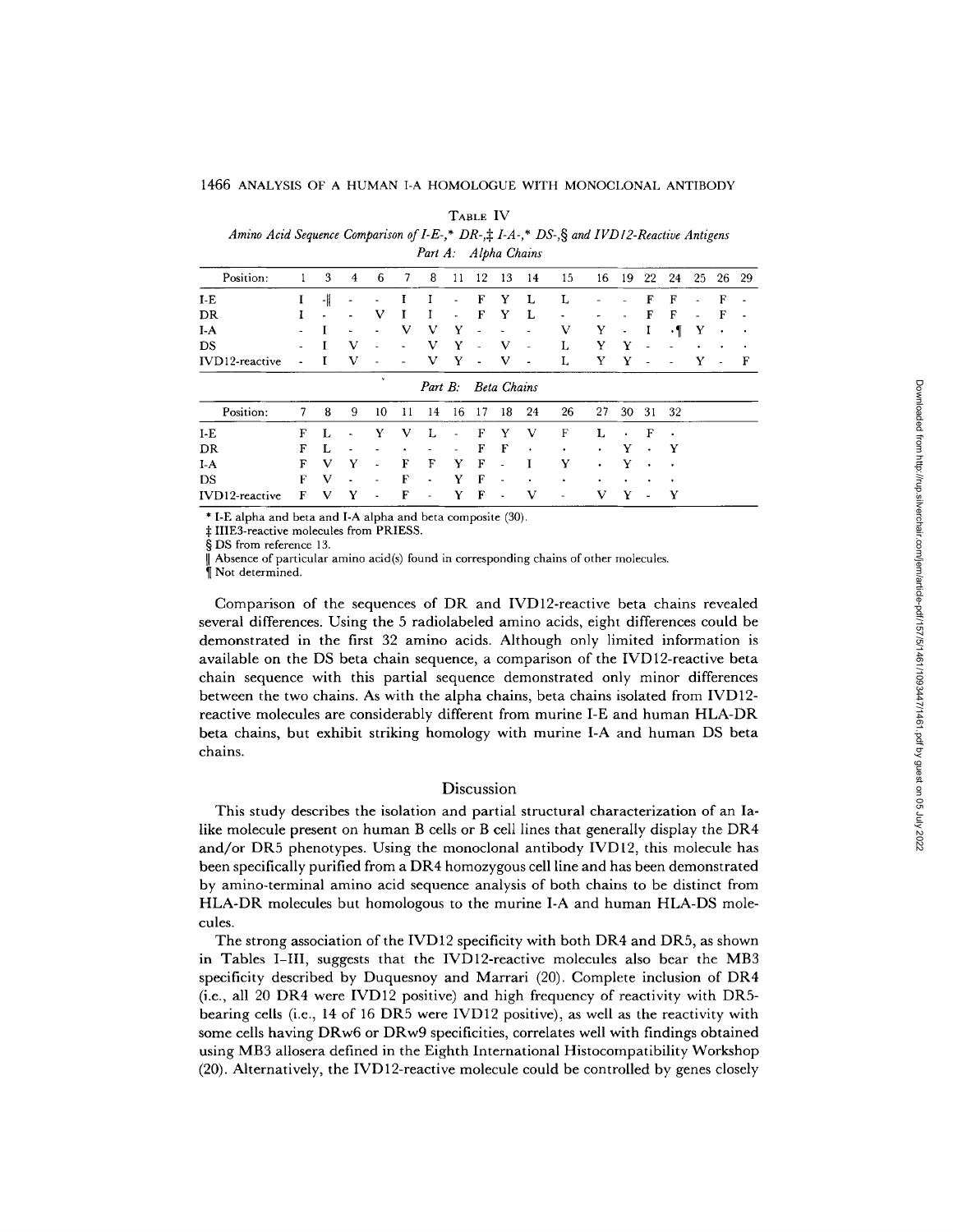#### GILES ET AL. 1467

linked to MB3. Comparison of IVD12-reactive products with products reactive with MB3 alloantisera are in progress.

Results from studies in which IVD12 reactivity was followed in three families indicate that IVD12 reacts with a determinant encoded within the *HLA* chromosomal region. In each case the haplotypes positive for IVD12 were also positive for DR4 or DR5. In family Nia, the mother was typed as HLA-DR5 but was not positive for IVD12. Unfortunately, separate segregation of this haplotype could not be observed because the two children that received the DR5 haplotype also had a DR4-positive, IVD12-positive haplotype from the father.

Biochemical analysis of the IVD 12-reactive antigens revealed that both the alpha and beta chains from these molecules are distinct from HLA-DR but homologous to the murine I-A molecules rather than the I-E molecules. Likewise, the alpha and beta chains are homologous to the DS molecule (13). With the 5 radiolabeled amino acids used in this study, no differences were observed in the first 20 amino acids when the IVD12-reactive alpha chain from a DR4 line was compared with the DS alpha chain from a DR7 cell line (13). Variation between the IVD12-reactive and DS beta chains is seen at position 9, where a tyrosine is found in the IVD12-reactive beta chain that is absent in the DS beta chain. While the data are limited, this kind of structural variation among beta chains and not alpha chains is typical for class II gene products of both humans and mice (31, 32). Although additional sequence data are needed to determine the extent of variation among both alpha and beta chains of IVD12 reactive and DS molecules, these data are consistent with the hypothesis that these two Ia molecules are, in fact, encoded by the same alpha and beta chain loci, and that the variation observed between the beta chains is due to allelic polymorphism of the locus. Furthermore, amino acid sequence homology of the HLA-DS alpha chain with the DC1 alpha chain (19) suggests that all of these molecules, DS, DC1, and now MB3, are allelic products of a single gene.

This description of a molecule that is homologous to murine I-A is consistent with recent evidence suggesting the presence of multiple loci within the *HLA-D* region (13, 17, 19, 33-37). Previous studies from this laboratory using the cell line PRIESS, coupled with the present study, have now structurally characterized three distinct *HLA-D* region encoded molecules from the same cell line, DR, SB, and MB/DS. All three molecules have structurally distinct alpha and beta chains. DR and SB are I-Elike and MB/DS is I-A-like.

Although a number of studies suggest that the supertypic specificities, such as MB, may be present on the same molecule as the HLA-DR specificities (18, 38), this study supports the view that at least some supertypic specificities are found on molecules encoded by loci separate and distinct from those loci which encode HLA-DR molecules. More evidence obtained with monoclonal antibodies and homozygous cell lines is needed to determine if other supertypic specificities (MT, Te, etc.) represent molecules encoded by even additional loci or if they are determinants present on molecules already described.

If further findings support the assignment of IVD12 as an anti-MB3 monoclonal antibody, this antibody should be invaluable for the precise characterization of these *HLA-D* region products and for studying their tissue distribution, functional significance, and role in disease association. Preliminary experiments (G. Nunez, R. Giles, E. Ball, C. Hurley, J. D. Capra, and P. Stastny, manuscript in preparation) suggest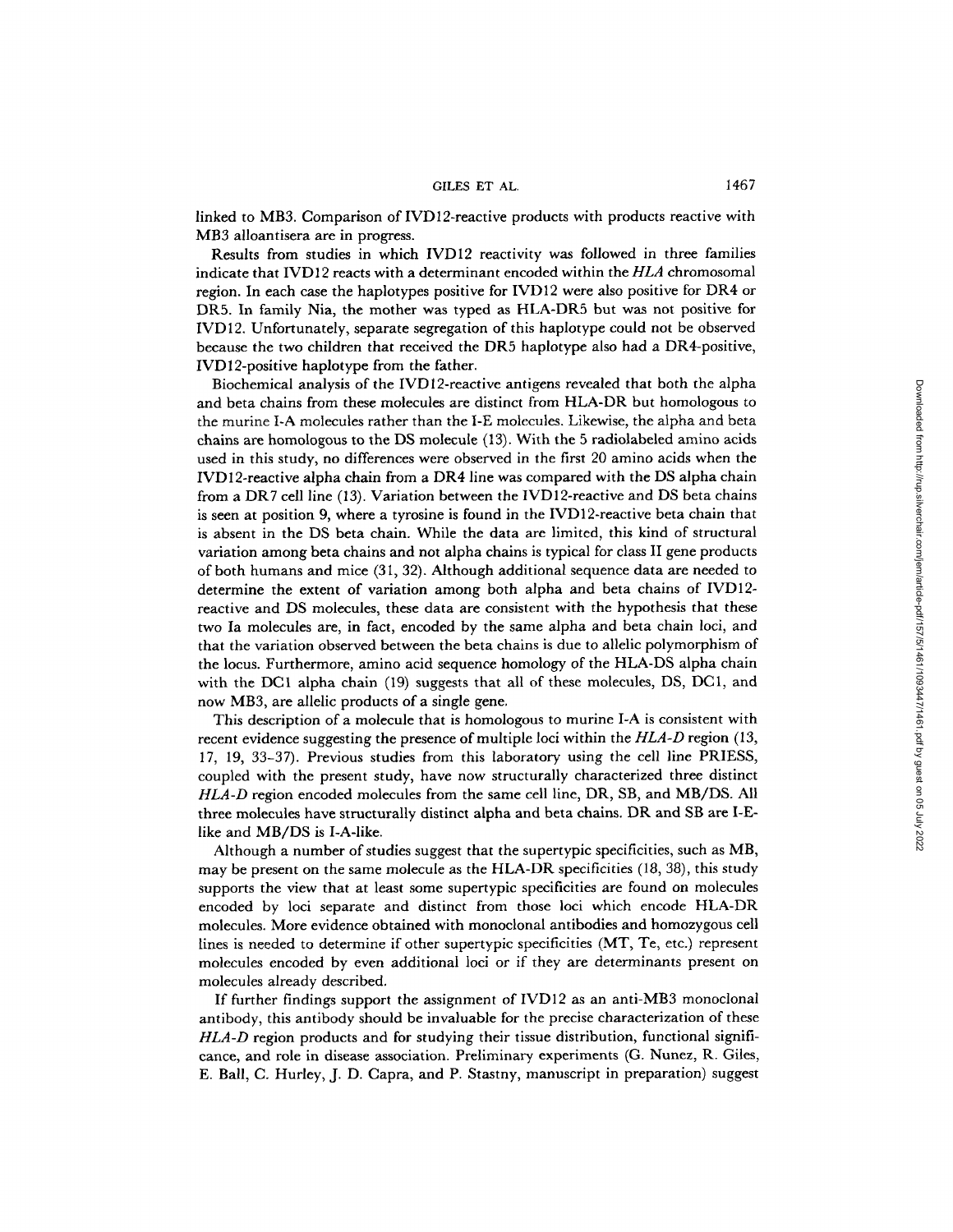that IVD 12-reactive molecules are expressed on all DR-positive cells with one notable exception. Although a large percentage of peripheral blood monocytes appear to be reactive with antibodies against DR antigens, only a small subpopulation of these cells is reactive with IVD12. Experiments to determine whether the expression of MB/DS molecules on monocytes and macrophages can be modulated, and whether these determinants stimulate allogeneic T cells and serve as restriction elements for antigen-dependent T cell proliferation are currently in progress. In addition, recent findings demonstrating strong association of  $\text{IVD12}$  reactivity in patients with chronic lymphocytic leukemia (39, 40) provide a potentially rewarding approach for the analysis of the structural basis of disease association at the molecular level.

## Summary

Monoclonal antibody IVD12 was used to isolate and characterize a human Ia molecule present on B cells that generally display DR4 or DR5 phenotypes. The specificity of binding of IVD12 to human peripheral blood B cells from 75 normal individuals and 19 homozygous human lymphoblastoid B cell lines was identical to the supertypic specificity MB3 previously defined. Furthermore, IVD12-reactivity was shown to segregate with HLA in three informative families. In each family, individuals positive for IVD12 binding were also positive for DR4 or DR5. Using IVD12, a molecule has been isolated from the homozygous cell line PRIESS (DR4/4) and has been shown by amino acid sequence analysis to be homologous to the murine I-A and human HLA-DS molecules. These findings suggest that the MB3 specificity is found on a molecule encoded by loci distinct from those loci which encode HLA-DR molecules.

This molecule represents the third family of *HLA-D* region molecules isolated from the cell line PRIESS. Both HLA-DR and HLA-SB molecules from this cell line were previously shown by amino acid sequence analysis to be I-E-like but distinct from one another. Collectively, these data provide evidence that the *HLA-D* region contains at least six loci encoding distinct alpha and beta chains for the HLA-SB, HLA-DR, and HLA-DS molecules.

The authors would like to thank Cindy Olfers, Michele Firra, and Priscilla Presley for their excellent technical assistance and Kathy Able for her clerical assistance in this work.

*Received for publication 20 December 1983.* 

# References

- 1. Hansen, G., B. Rubin, S. Sorensen, and A. Svejgaard. 1978. Importance of HLA-D antigens for the cooperation between human monocytes and T lymphocytes. *Eur. J. Immunol.* 8:520.
- 2. Berle, E. J., and E. Thorsby. 1980. The proliferative T cell response to herpes simplex virus (HSV) antigen is restricted by self HLA-D. *Clin. Exp. Immunol.* 39:668.
- 3. Thorsby, E., E. Berle, and H. Nousiainen. 1982. HLA-D region molecules restricted proliferative T cell responses to antigen. *Immunol. Rev.* 66:39.
- 4. Feighery, C., and P. Stastny. 1979. *HLA-D* region-associated determinants serve as targets for human cell-mediated lysis.J. *Exp. Med.* 149:485.
- 5. Winchester, R., and H. Kunkel. 1979. The human Ia system. *Adv. Immunol.* 28:221-292.
- 6. Shreffler, D., C. David, S. Cullen, J. Frelinger, and J. Niederhuber. 1976. Serological and functional evidence for further subdivision of the I regions of the H-2 gene complex. *Cold*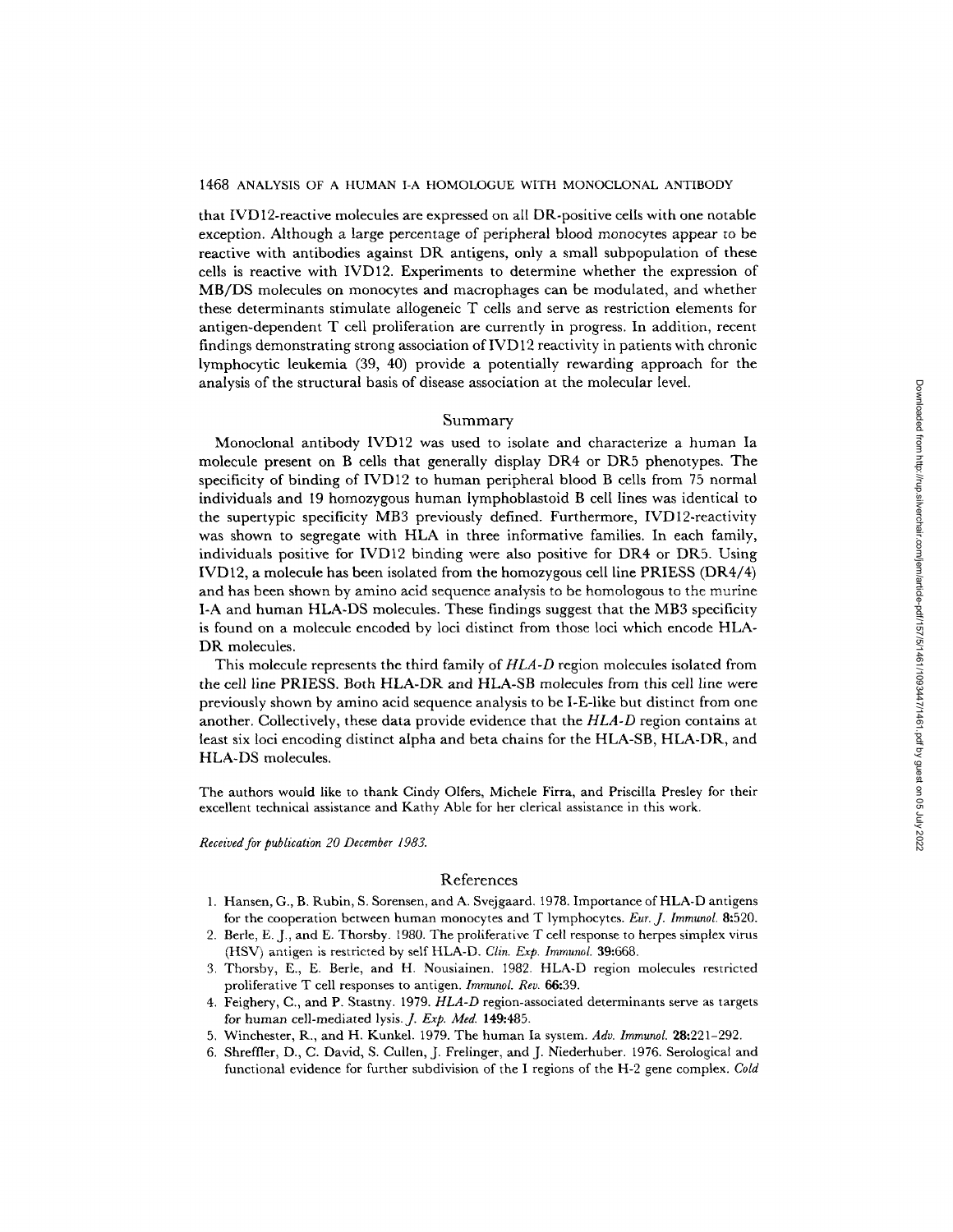## GILES ET AL. 1469

*Spring Harbor Symp. Quant. Biol.* 41:477.

- 7. Silver, J., L. E. Walker, R. A. Reisfeld, M. A. Pellegrino, and S. Ferrone. 1979. Structural studies of murine I-E and human DR antigens. *Mol. Immunol.* 16:37.
- 8. Kratzin, H., C. Yang, H. Gotz, E. Pauly, S. Kolbel, G. Egert, F. P. Thinnes, P. Wernet, P. Ahevogt, and N. Hilschmann. 1981. Primarstruktur Menschlicher Histokompatibilitatsantigen der Klas II. I. Mitteilung: Aminosauresequenz der N-Terminalen 198 Reste der  $\beta$ -Kette des HLA-Dw2:DR2,2- Alloantigens. *Hoppe-Seyler's Z. Physiol. Chem.* 362:1665.
- 9. Hurley, C. K., G. Nunez, R. Winchester, O. Finn, R. Levy, and J. D. Capra. 1982. The human HLA-DR antigens are encoded by multiple  $\beta$ -chain loci. *J. Immunol.* **129:**2103.
- 10. Shaw, S., P. Kavathas, M. S. Pollack, D. Charmot, and C. Mawas. 1981. Family studies define a new histocompatibility locus, SB, between *HLA-DR* and *GLO. Nature (Lond.).*  293:745.
- 11. Kavathas, P., R. Demars, F. H. Bach, and S. Shaw. 1981, *SB:* a new HLA-linked human histocompatibility gene defined using HLA-mutant cell lines. *Nature (Lond.).* 293:747.
- 12. Hurley, C. K., S. Shaw, L. Nadler, S. Schlossman, and J. D. Capra. 1982. The alpha and beta chains of SB and DR antigens are structurally distinct.J. *Exp. Med.* 156:1557.
- 13. Goyert, S. M., J. E. Shively, and J. Silver. 1982. Biochemical characterization of a second family of human Ia molecules, HLA-DS, equivalent to murine I-A subregion molecules. *J. Exp. Med.* 156:550.
- 14. Duquesnoy, R. J., M. Marrari, and K. Annen. 1979. Identification of an HLA-DRassociated system of B-cell alloantigens. *Transplant. Proc.* 11:1757.
- 15. Park, M. S., P. I. Terasaki, S. Nakata, and D. Aoki. 1980. Supertypic DR grops: MT1, MT2, and MT3. *In* Histocompatibility Testing, 1980. P. I. Terasaki, editor. UCLA Tissue Typing Laboratory, Los Angeles, CA. 854-857.
- 16. Park, M. S., P. I. Terasaki, D. Bernoco, and Y. Iwaki. 1978. Evidence for a second B-cell locus separate from the DR locus. *Transplant. Proc.* 10:823.
- 17. Tosi, R., N. Tanigaki, G. Centis, D. B. Ferrara, and D. Pressman. 1978. Immunological dissection of human Ia molecules. *J. Exp. Med.* 148:1592.
- 18. Karr, R. W., C. C. Kanapell, J. A. Stein, H. M. Gebel, D. L. Mann, R. J. Duquesnoy, T. C. Fuller, G. E. Rodey, and B. D. Schwartz. 1982. Molecular relationships of the human B cell alloantigens, MT2, MB3, MT4, and DR5.J. *Immunol.* 128:1809.
- 19. Bono, R., and J. L. Strominger. 1982. Direct evidence of homology between human DC-1 antigen and murine I-A molecules. *Nature (Lond.).* 299:836.
- 20. Duquesnoy, R. J., and M. Marrari. 1980. MB system. *In* Histocompatibility Testing, 1980. P. I. Terasaki, editor. UCLA Tissue Typing Laboratory, Los Angeles, CA. 552-555.
- 21. Thomsen, M., B. Jacobsen, P. Platz, L. P. Ryder, L. S. Nielsen and A. Svejgaard. 1975. LD typing, polymorphism of MLC determinants. *In* Histocompatibility Testing 1975. F. Kissmeyer-Nielsen, editor. Munksgaard, Copenhagen. 509-518.
- 22. Shulman, M., C. Wilde, and G. Kohler. 1978. A better cell line for making hybridomas secreting specific antibodies. *Nature (Lond.).* 276:269.
- 23. Kennett, R. H., K. A. Denis, A. Tung, and N. R. Klinman. 1978. Hybrid plasmacytoma production: fusions with adult spleen cells, monoclonal spleen fragments, neonatal spleen cells and human spleen cells. *Curr. Top. Microbiol. Immunol.* 81:77.
- 24. Lampson, L. A., and R. Levy. 1980. Two populations of Ia-like molecules on a human B cell line. *J. Immunol.* 125:293.
- 25. March, S. C., I. Parikh, and P. Cuatrecasas. 1974. A simplified method for cyanogen bromide activation of agarose for affinity chromatography. *Anal Biochem.* 60:149.
- 26. Winchester, R. J., S. M. Fu, P. Wernet, H. G. Kunkel, B. Dupont, and C. Jersild. 1975. Recognition by pregnancy serums of non-HLA alloantigens selectively expressed on B lymphocytes.J. *Exp. Med.* 141:924.
- 27. Williams, A. F. 1973. Assays for cellular antigens in the presence of detergents. *Eur. J.*